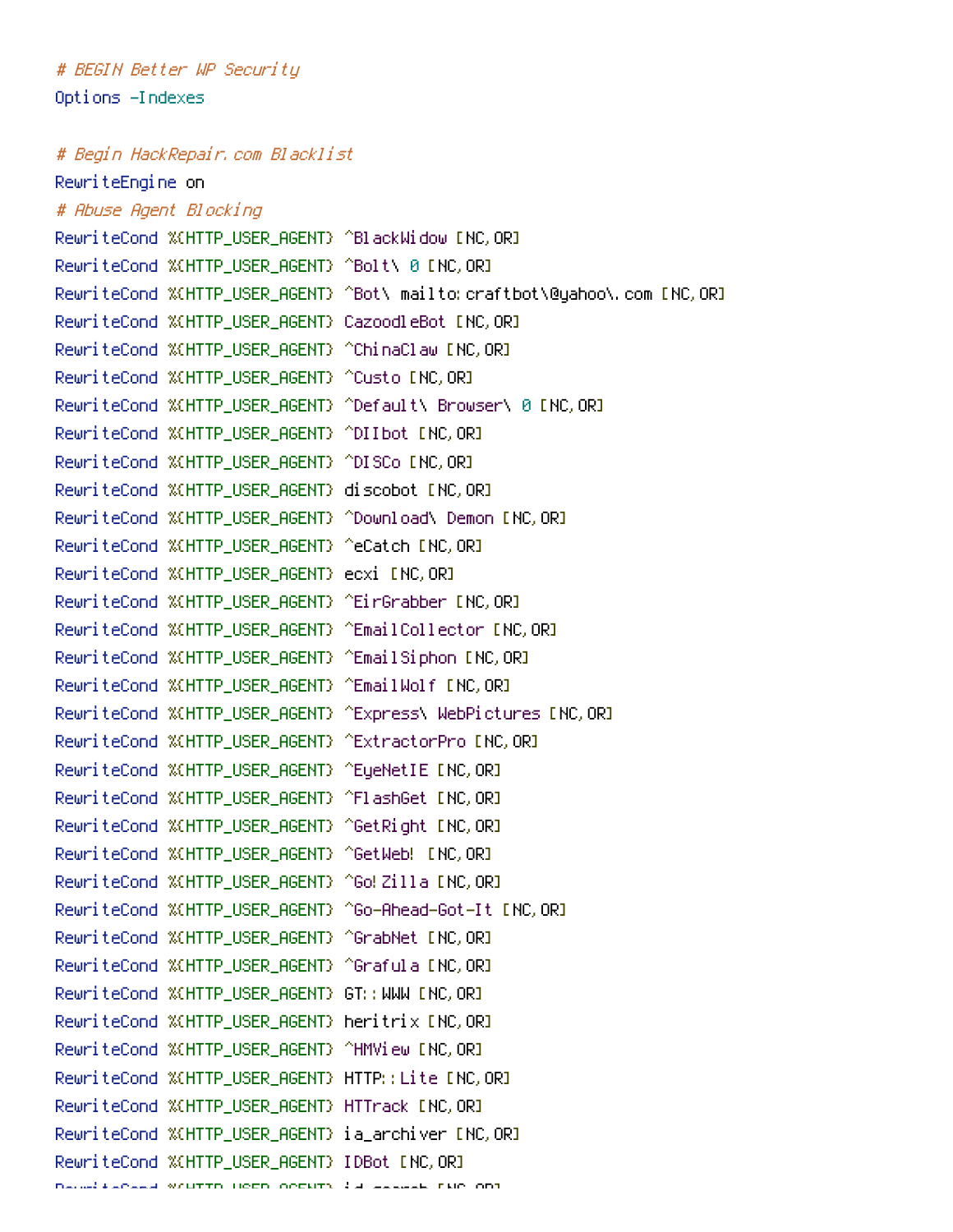RewriteCond %{HTTP\_USER\_H6ENT} id-search [NC,OR] RewriteCond %{HTTP\_USER\_AGENT} id-search\.org [NC,OR] RewriteCond %{HTTP\_USER\_AGENT} ^Image\ Stripper [NC,OR] RewriteCond %{HTTP\_USER\_AGENT} ^Image\ Sucker [NC,OR] RewriteCond %{HTTP\_USER\_AGENT} Indy\ Library [NC,OR] RewriteCond %{HTTP\_USER\_AGENT} ^InterGET [NC,OR] RewriteCond %{HTTP\_USER\_AGENT} ^Internet\ Ninja [NC,OR] RewriteCond %{HTTP\_USER\_AGENT} ^InternetSeer\.com [NC,OR] RewriteCond %(HTTP\_USER\_AGENT) IRLbot [NC, OR] RewriteCond %{HTTP\_USER\_AGENT} ISC\ Systems\ iRc\ Search\ 2\.1 [NC,OR] RewriteCond %{HTTP\_USER\_AGENT} ^Java [NC, OR] RewriteCond %{HTTP\_USER\_AGENT} ^JetCar [NC,OR] RewriteCond %{HTTP\_USER\_AGENT} ^JOC\ Web\ Spider [NC,OR] RewriteCond %{HTTP\_USER\_AGENT} ^larbin [NC,OR] RewriteCond %{HTTP\_USER\_AGENT} ^LeechFTP [NC,OR] RewriteCond %{HTTP\_USER\_AGENT} libwww [NC,OR] RewriteCond %{HTTP\_USER\_AGENT} libwww-perl [NC,OR] RewriteCond %{HTTP\_USER\_AGENT} ^Link [NC,OR] RewriteCond %{HTTP\_USER\_AGENT} LinksManager.com\_bot [NC,OR] RewriteCond %{HTTP\_USER\_AGENT} linkwalker [NC,OR] RewriteCond %{HTTP\_USER\_AGENT} lwp-trivial [NC,OR] RewriteCond %{HTTP\_USER\_AGENT} ^Mass\ Downloader [NC,OR] RewriteCond %{HTTP\_USER\_AGENT} ^Maxthon\$ [NC,OR] RewriteCond %{HTTP\_USER\_AGENT} MFC\_Tear\_Sample [NC,OR] RewriteCond %{HTTP\_USER\_AGENT} ^microsoft\.url [NC,OR] RewriteCond %{HTTP\_USER\_AGENT} Microsoft\ URL\ Control [NC,OR] RewriteCond %{HTTP\_USER\_AGENT} ^MIDown\ tool [NC,OR] RewriteCond %{HTTP\_USER\_AGENT} ^Mister\ PiX [NC,OR] RewriteCond %{HTTP\_USER\_AGENT} Missigua\ Locator [NC,OR] RewriteCond %{HTTP\_USER\_AGENT} ^Mozilla\.\*Indy [NC,OR] RewriteCond %{HTTP\_USER\_AGENT} ^Mozilla\.\*NEWT [NC,OR] RewriteCond %{HTTP\_USER\_AGENT} ^MSFrontPage [NC,OR] RewriteCond %{HTTP\_USER\_AGENT} ^Navroad [NC, OR] RewriteCond %{HTTP\_USER\_AGENT} ^NearSite [NC,OR] RewriteCond %{HTTP\_USER\_AGENT} ^NetAnts [NC,OR] RewriteCond %(HTTP\_USER\_AGENT) ^NetSpider [NC, OR] RewriteCond %{HTTP\_USER\_AGENT} ^Net\ Vampire [NC,OR] RewriteCond %{HTTP\_USER\_AGENT} ^NetZIP [NC,OR] RewriteCond %{HTTP\_USER\_AGENT} ^Nutch [NC,OR] RewriteCond %{HTTP\_USER\_AGENT} ^Octopus [NC,OR] RewriteCond %{HTTP\_USER\_AGENT} ^Offline\ Explorer [NC,OR]

RewriteCond % {HTTP\_USER\_AGENT} ^OfficeConduct {Navigator {Next {Next {Next {Next {Next }} } ^Office {Next }} }<br>}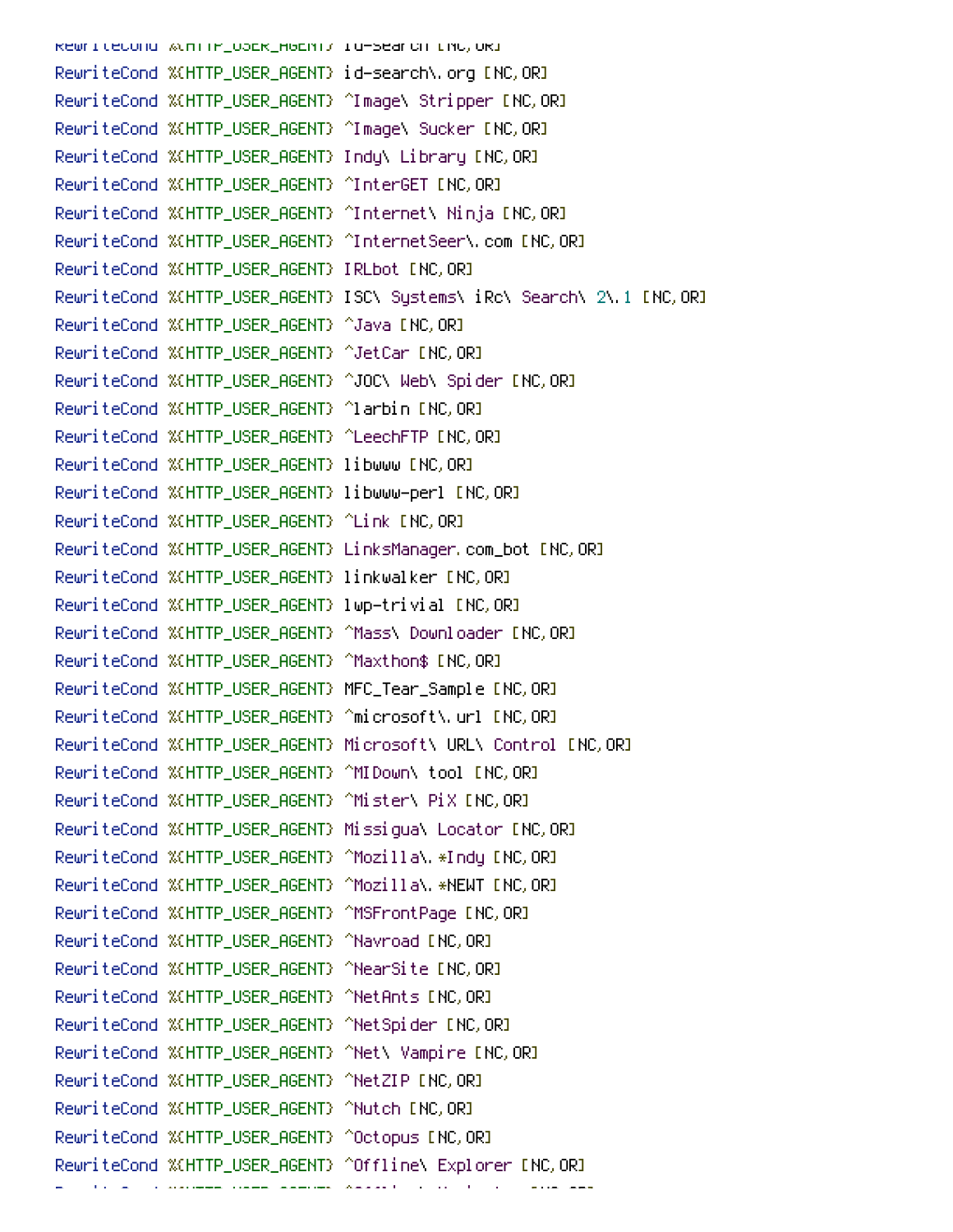RewriteCond %{HTTP\_USER\_AGENT} ^Offline\ Navigator [NC,OR] RewriteCond %{HTTP\_USER\_AGENT} ^PageGrabber [NC,OR] RewriteCond %{HTTP\_USER\_AGENT} panscient.com [NC,OR] RewriteCond %{HTTP\_USER\_AGENT} ^Papa\ Foto [NC,OR] RewriteCond %{HTTP\_USER\_AGENT} ^pavuk [NC,OR] RewriteCond %{HTTP\_USER\_AGENT} PECL:: HTTP [NC, OR] RewriteCond %(HTTP\_USER\_AGENT) ^PeoplePal [NC,OR] RewriteCond %{HTTP\_USER\_AGENT} ^pcBrowser [NC,OR] RewriteCond %{HTTP\_USER\_AGENT} PHPCrawl [NC,OR] RewriteCond %{HTTP\_USER\_AGENT} PleaseCrawl [NC,OR] RewriteCond %(HTTP\_USER\_AGENT) ^psbot [NC,OR] RewriteCond %{HTTP\_USER\_AGENT} ^RealDownload [NC,OR] RewriteCond %{HTTP\_USER\_AGENT} ^ReGet [NC, OR] RewriteCond %{HTTP\_USER\_AGENT} ^Rippers\ 0 [NC,OR] RewriteCond %(HTTP\_USER\_AGENT) SBIder [NC,OR] RewriteCond %{HTTP\_USER\_AGENT} ^SeaMonkey\$ [NC,OR] RewriteCond %(HTTP\_USER\_AGENT) ^sitecheck\.internetseer\.com [NC,OR] RewriteCond %{HTTP\_USER\_AGENT} ^SiteSnagger [NC,OR] RewriteCond %{HTTP\_USER\_AGENT} ^SmartDownload [NC,OR] RewriteCond %{HTTP\_USER\_AGENT} Snoopy [NC,OR] RewriteCond %{HTTP\_USER\_AGENT} Steeler [NC,OR] RewriteCond %{HTTP\_USER\_AGENT} ^SuperBot [NC,OR] RewriteCond %(HTTP\_USER\_AGENT) ^SuperHTTP [NC,OR] RewriteCond %{HTTP\_USER\_AGENT} ^Surfbot [NC,OR] RewriteCond %{HTTP\_USER\_AGENT} ^tAkeOut [NC,OR] RewriteCond %{HTTP\_USER\_AGENT} ^Teleport\ Pro [NC,OR] RewriteCond %{HTTP\_USER\_AGENT} ^Toata\ dragostea\ mea\ pentru\ diavola [NC,OR] RewriteCond %{HTTP\_USER\_AGENT} URI::Fetch [NC,OR] RewriteCond %{HTTP\_USER\_AGENT} urllib [NC,OR] RewriteCond %{HTTP\_USER\_AGENT} User-Agent [NC,OR] RewriteCond %{HTTP\_USER\_AGENT} ^VoidEYE [NC,OR] RewriteCond %{HTTP\_USER\_AGENT} ^Web\ Image\ Collector [NC,OR] RewriteCond %{HTTP\_USER\_AGENT} ^Web\ Sucker [NC,OR] RewriteCond %{HTTP\_USER\_AGENT} Web\ Sucker [NC,OR] RewriteCond %{HTTP\_USER\_AGENT} webalta [NC,OR] RewriteCond %{HTTP\_USER\_AGENT} ^WebAuto [NC,OR] RewriteCond %(HTTP\_USER\_AGENT) ^[Ww]eb[Bb]andit [NC,OR] RewriteCond %{HTTP\_USER\_AGENT} WebCollage [NC,OR] RewriteCond %{HTTP\_USER\_AGENT} ^WebCopier [NC,OR] RewriteCond %{HTTP\_USER\_AGENT} ^WebFetch [NC,OR] RewriteCond %(HTTP\_USER\_AGENT) ^WebGo\ IS [NC,OR]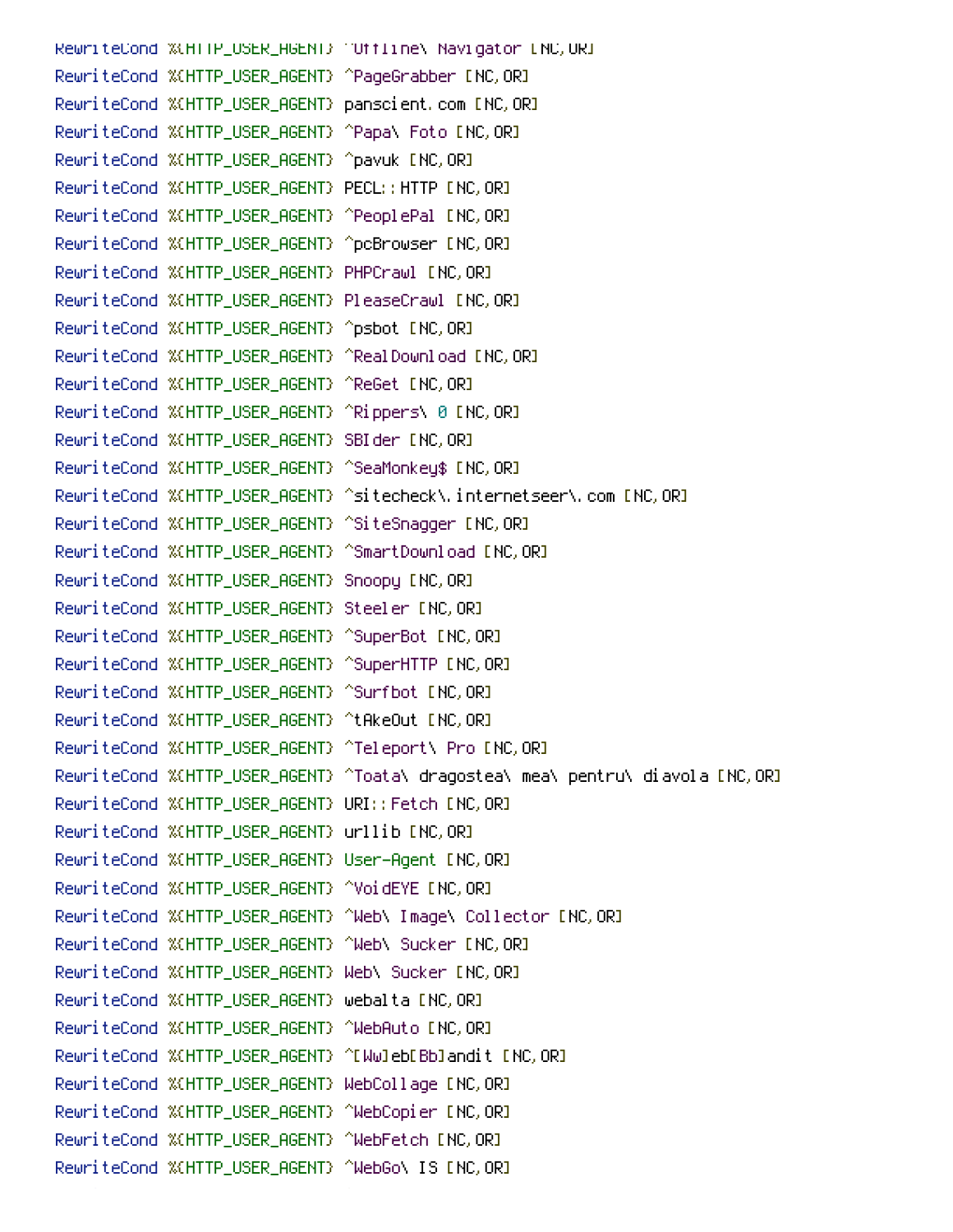RewriteCond %{HTTP\_USER\_AGENT} ^WebLeacher [NC, OR] RewriteCond %{HTTP\_USER\_AGENT} ^WebReaper [NC,OR] RewriteCond %{HTTP\_USER\_AGENT} ^WebSauger [NC, OR] RewriteCond %{HTTP\_USER\_AGENT} ^Website\ eXtractor [NC,OR] RewriteCond %{HTTP\_USER\_AGENT} ^Website\ Quester [NC,OR] RewriteCond %{HTTP\_USER\_AGENT} ^WebStripper [NC,OR] RewriteCond %{HTTP\_USER\_AGENT} ^WebWhacker [NC,OR] RewriteCond %{HTTP\_USER\_AGENT} ^WebZIP [NC, OR] RewriteCond %{HTTP\_USER\_AGENT} Wells\ Search\ II [NC,OR] RewriteCond %{HTTP\_USER\_AGENT} WEP\ Search [NC,OR] RewriteCond %{HTTP\_USER\_AGENT} ^Wget [NC, OR] RewriteCond %{HTTP\_USER\_AGENT} ^Widow [NC,OR] RewriteCond %(HTTP\_USER\_AGENT) ^WWW-Mechanize [NC,OR] RewriteCond %(HTTP\_USER\_AGENT) ^WWWOFFLE [NC, OR] RewriteCond %{HTTP\_USER\_AGENT} ^Xaldon\ WebSpider [NC,OR] RewriteCond %{HTTP\_USER\_AGENT} zermelo [NC,OR] RewriteCond %{HTTP\_USER\_AGENT} ^Zeus [NC,OR] RewriteCond %{HTTP\_USER\_AGENT} ^Zeus\.\*Webster [NC,OR] RewriteCond %{HTTP\_USER\_AGENT} ZyBorg [NC] RewriteRule  $\hat{A} * - [F, L]$ # Abuse bot blocking rule end # End HackRepair.com Blacklist <files .htaccess> Order allow,deny Deny from all </files>  $\langle$ files readme.html $\rangle$ Order allow,deny Deny from all </files>  $\langle$ files readme.txt $\rangle$ Order allow,deny Deny from all </files> <files install.php> Order allow,deny Deny from all

</files>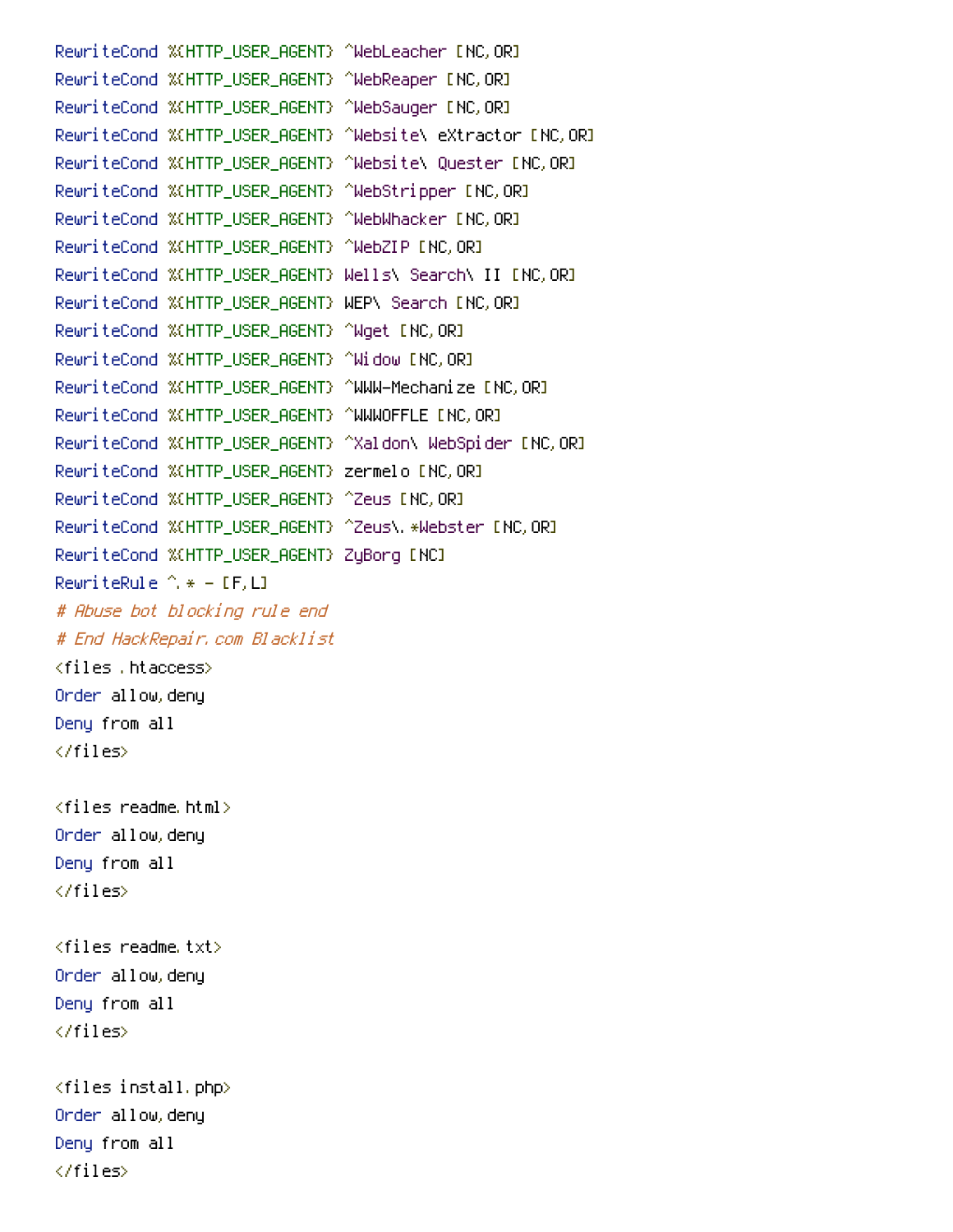$\langle$ files wp-config.php $\rangle$ Order allow,deny Deny from all </files> <IfModule mod\_rewrite.c> RewriteEngine On RewriteRule ^wp-admin/includes/ -  $[F,L]$ RewriteRule  $?$  up-includes/ - [S=3] RewriteCond %{SCRIPT\_FILENAME} !^(.\*)wp-includes/ms-files.php RewriteRule ^wp-includes/[^/]+\.php\$ - [F,L] RewriteRule ^wp-includes/js/tinymce/langs/.+\.php -  $[F,L]$  $Rewr$ ite $R$ ule  $\sim$ wp-includes/theme-compat/ - [F,L] RewriteCond %{REQUEST\_METHOD} ^(TRACE|DELETE|TRACK) [NC] RewriteRule  $^{\sim}$ (,  $\ast$ ) \$ - [F, L] RewriteCond %{REQUEST\_METHOD} POST RewriteCond %{REQUEST\_URI} ^(.\*)wp-comments-post\.php\* RewriteCond %(HTTP\_REFERER) ! ^(.\*)saugatuckteapartycafe.com.\* RewriteCond %{HTTP\_REFERER} !^http://jetpack\.wordpress\.com/jetpack-comment/ [OR] RewriteCond %{HTTP\_USER\_AGENT} ^\$  $RewriteRule ^{\wedge}$  $(,*)$ \$ - [F,L] RewriteCond %{QUERY\_STRING} \.\.\/ [NC, OR] RewriteCond %(QUERY\_STRING) ^.\*\.(bashligitlinglioglisvnLswpLcvs) [NC,OR] RewriteCond %{QUERY\_STRING} etc/passwd [NC,OR] RewriteCond %{QUERY\_STRING} boot\.ini [NC,OR] RewriteCond %{QUERY\_STRING} ftp\: [NC,OR] RewriteCond %{QUERY\_STRING} http\: [NC,OR] RewriteCond %{QUERY\_STRING} https\: [NC,OR] RewriteCond %(QUERY\_STRING) (\<| %3C). \*script. \*(\>| %3E) [NC,OR] RewriteCond %{QUERY\_STRING} mosConfig\_[a-zA-Z\_]{1,21}(=|%3D) [NC,OR] RewriteCond %{QUERY\_STRING} base64\_encode.\*\(.\*\) [NC,OR] RewriteCond %{QUERY\_STRING} ^.\*(\[|\]|\(|\)|<|>|ê|"|;|\?|\\*|=\$).\* [NC,OR] RewriteCond %(QUERY\_STRING) ^.\*("1'1<1&#x3E;1&#x5C;1&#x7B;1&#x7C;).\* [NC, OR] RewriteCond %{QUERY\_STRING} ^.\*(%24&x).\* [NC,OR] RewriteCond %{QUERY\_STRING} ^.\*(%0|%A|%B|%C|%D|%E|%F|127\.0).\* [NC,OR]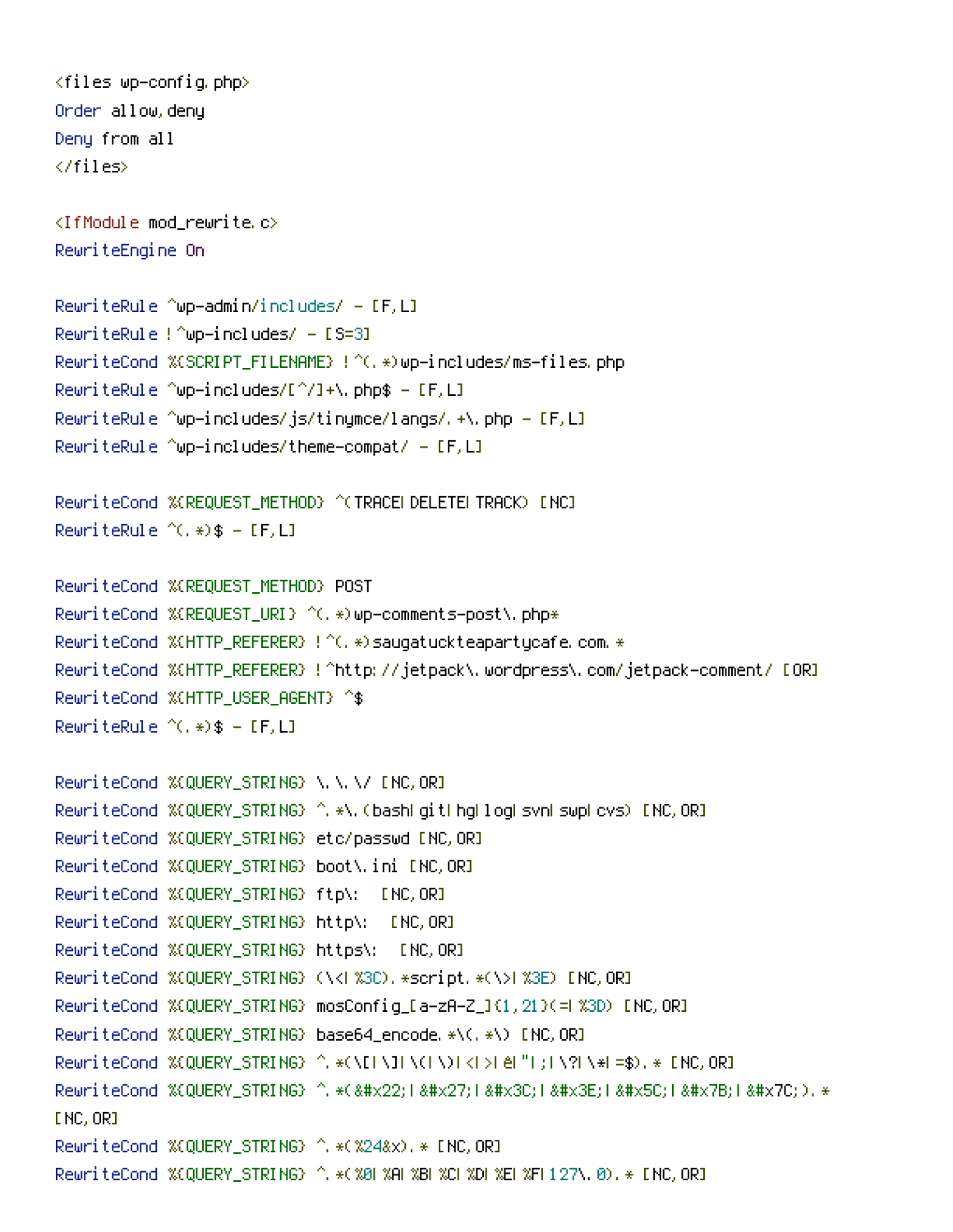```
RewriteCond %CQUERY_STRING} ^.*(globals|encode|localhost|loopback).* [NC,OR]
RewriteCond %{QUERY_STRING} ^.*(request|select|concat|insert|union|declare).* [NC]
RewriteCond %{QUERY_STRING} !^loggedout=true
RewriteCond %{QUERY_STRING} !^action=rp
RewriteCond %{HTTP_COOKIE} !^.*wordpress_logged_in_.*$
RewriteCond %{HTTP_REFERER} !^http://maps\.googleapis\.com(.*)$
RewriteRule ^{\wedge}(, \ast) \ast - [F, L]
```
RewriteRule ^cms/?\$ /wp-login.php?5vavvawdcjf3gmjyum4hf [R,L]

```
RewriteCond %{HTTP_COOKIE} !^.*wordpress_logged_in_.*$
RewriteRule ^manage/?$ /wp-login.php?5vavvawdcjf3gmjyum4hf&redirect_to=/wp-admin/ [R,L]
```

```
RewriteRule ^manage/?$ /wp-admin/?5vavvawdcjf3gmjyum4hf [R,L]
```
RewriteRule ^sign-up/?\$ /wp-login.php?5vavvawdcjf3gmjyum4hf&action=register [R,L]

```
RewriteCond %{SCRIPT_FILENAME} !^(.*)admin-ajax\.php
RewriteCond %{HTTP_REFERER} !^(.*)saugatuckteapartycafe.com/wp-admin
RewriteCond %{HTTP_REFERER} !^(.*)saugatuckteapartycafe.com/wp-login\.php
RewriteCond %(HTTP_REFERER) ! ^(.*)saugatuckteapartycafe.com/cms
RewriteCond %{HTTP_REFERER} !^(.*)saugatuckteapartycafe.com/manage
RewriteCond %{HTTP_REFERER} !^(.*)saugatuckteapartycafe.com/sign-up
RewriteCond %{QUERY_STRING} !^5vavvawdcjf3gmjyum4hf
RewriteCond %{QUERY_STRING} !^action=logout
RewriteCond %{QUERY_STRING} !^action=rp
RewriteCond %{QUERY_STRING} !^action=register
RewriteCond %{QUERY_STRING} !^action=postpass
RewriteCond %{HTTP_COOKIE} !^.*wordpress_logged_in_.*$
RewriteRule ^.*wp-admin/?|^.*wp-login\.php /not_found [R,L]
```

```
RewriteCond %{QUERY_STRING} ^loggedout=true
RewriteRule ^.*$ /wp-login.php?5vavvawdcjf3gmjyum4hf [R,L]
</IfModule>
# END Better WP Security
```
## # BEGIN WordPress

<IfModule mod\_rewrite.c> RewriteEngine On RewriteBase / RewriteRule ^index\.php\$  $-$  [L]